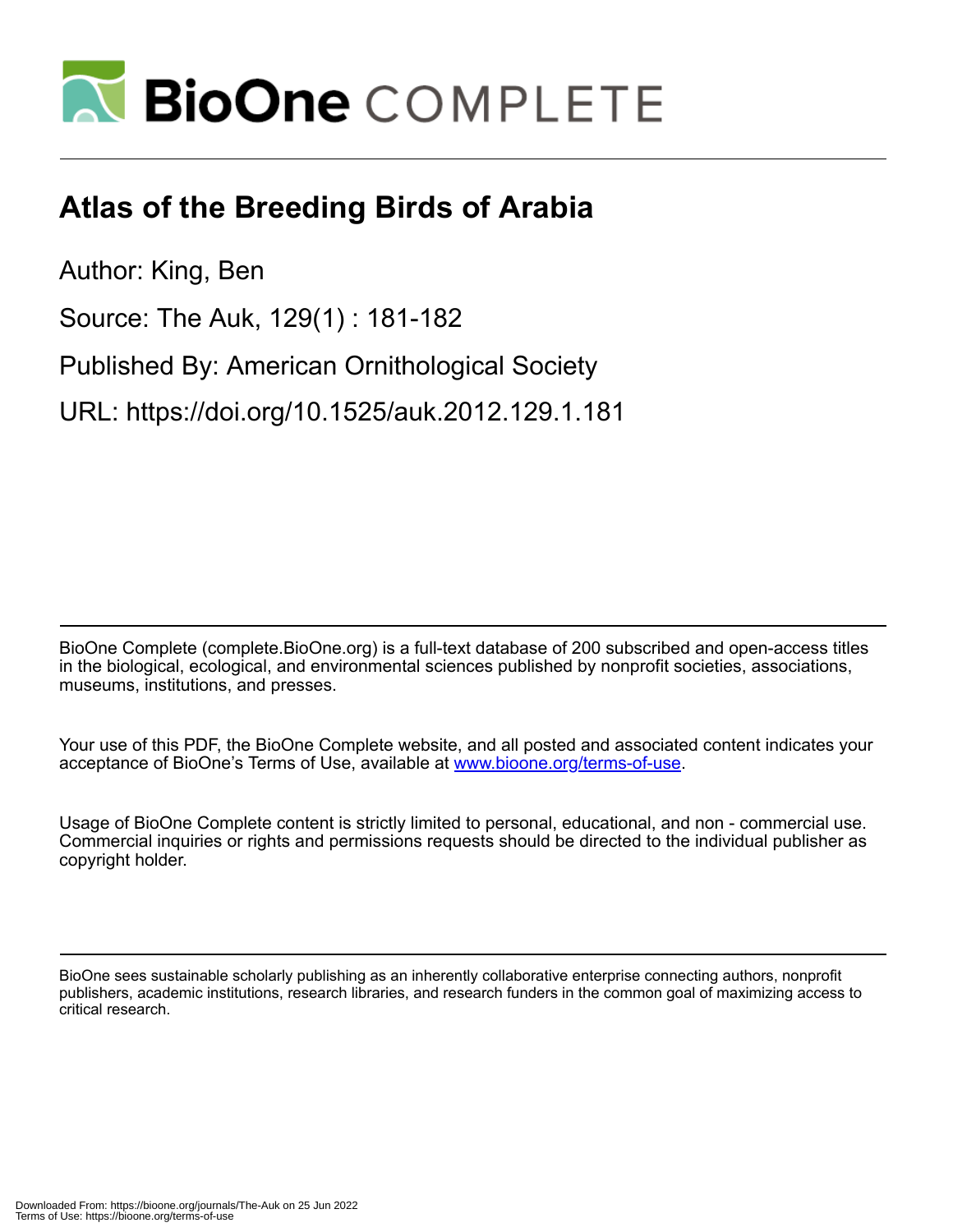The Auk 129(1):181–182, 2012 © The American Ornithologists' Union, 2012. Printed in USA.

**Atlas of the Breeding Birds of Arabia**.—Michael C. Jennings, Ed. 2010. Fauna of Arabia, vol. 25. King Abdulaziz City for Science and Technology, Riyadh, Kingdom of Saudi Arabia; Saudi Wildlife Commission, Riyadh; and Senckenburg Forschungsinstitut und Naturmuseum, Frankfurt a.M., Germany. 751 pp. ISBN 9783929907834. Hardcover, ~\$301.00.—This attractive and wellproduced volume covers all the states of the Arabian Peninsula: Saudi Arabia, Yemen (including the Socotra Archipelago), Oman, United Arab Emirates, Qatar, Bahrain, and Kuwait. The Arabian Peninsula lies on the southern edge of the Palearctic Realm, and its breeding birds are mostly Palearctic, with a strong Afrotropical element in the southwest. About half of its Palearctic species are confined to the Saharo-Sindian Zone, which is a subset of the arid Eremian Zone extending from North Africa, across the Middle East, through Central Asia to Tibet and Mongolia (Kachkarov and Korovine 1942). A small portion of the breeding avifauna originates in the Indo-Malayan Realm. A majority of the endemic species are Afrotropical in origin.

The previous standard work on Arabian birds, Meinertzhagen's (1954) Birds of Arabia, was based largely on a nearly complete manuscript by G. L. Bates, who died before he could publish it. Meinertzhagen embellished it a great deal and published it as his own, giving little credit to Bates. These embellishments are being called into question because of Meinertzhagen's prolific propensity for prevarication, as detailed in Garfield (2007). Indeed, Jennings felt it preferable to ignore Meinertzhagen's additions as well as later works that depended on them because there was no way to verify whether his observations were actually made in Arabia or simply made up. The late Charles Vaurie (pers. comm.), in a continuation of his interest in the birds of the Eremian Zone, began work on Arabian birds in the mode of his Tibet studies (Vaurie 1972), but unfortunately his papers related to this work cannot be found and it is not known how far he progressed.

The atlas maps are divided into 1,142 half-degree ( $30 \times 30$  minutes) squares. When Jennings began his surveying in 1984, many had no breeding bird records. Over the ensuing 25 years, he made 40 trips to various parts of Arabia to fill in the blanks. Still, there remain 106 squares for which there are no breeding records, mainly in the Empty Quarter (Rub al-Khali). Regular updates were posted on the Internet and in a newsletter, and nearly 500 collaborators provided unpublished records. Some 48 of the species accounts were contributed by 18 authors with expertise on the species covered. An extensive literature search covered nearly all the written record of Arabian birds, and several collections of Arabian birds were studied for distribution. Logistical and financial support was provided by the Saudi Wildlife Commission, Riyadh. After publication, the atlas project continues (www.qc16.dial.pipex.com).

The bulk of the atlas is devoted to the accounts of the 273 species proven to breed in the Arabian Peninsula and an additional 24 species that have probably bred or are likely to breed there. The 2- to 6-page accounts of each known breeding species consist of  $(1)$  a pen-and-ink drawing of the species;  $(2)$  a brief discussion of the species' world range and Arabian taxonomy; (3) its status in Arabia, including occurrence in each state, movements, seasonality, and an estimate of population numbers, as well as changes in numbers or distribution over time if known; (4) habitat; (5) breeding biology and timing; and (6) a map. The maps are slightly larger than half-page size at  $16.5 \times 13.2$  cm, usually one map per species (although there are 4 for Streptopelia decaocto to show its radical change in distribution and abundance in the past 50 years). The distribution and breeding records before and after 1984 are shown. Of the 273 breeding species, 20 are established exotics, mostly in the Arabian (Persian) Gulf states. The 24 species that are considered likely to breed are given brief accounts of 15-75% of a page. One breeding species, the Ostrich (Struthio camelus), was extirpated in the Arabian Peninsula in the 20th century.

The 127 pages of introductory material give a comprehensive picture of the Arabian Peninsula, its birds, and the atlas project. Topics covered include record collection, data sources, acknowledgments, endemism, nomadism, exotic species, climate and altitude, geology and topography, vegetation, habitats and habitat change, zoogeography, regional bird communities and habitats, conservation, and the breeding birds. Recent anthropogenic changes are discussed, such as manmade wetlands and extensive agricultural areas (often well irrigated) that provide new types of habitat for breeding birds. Appendix 1 is a useful table listing each of the 297 species covered by English and scientific name, zoogeographic assignment, estimated population size (pairs), notes on population, and size of the record base. Appendix 2 is a 10-page gazetteer for the 497 localities mentioned in the atlas by country, feature type, geographic coordinates, and atlas square. The bibliography lists 588 references.

The line drawings of the 273 breeding species drawn by 13 artists are mostly accurate and pleasing to the eye and often include vegetation or habitat to add context and flavor. Hanne and